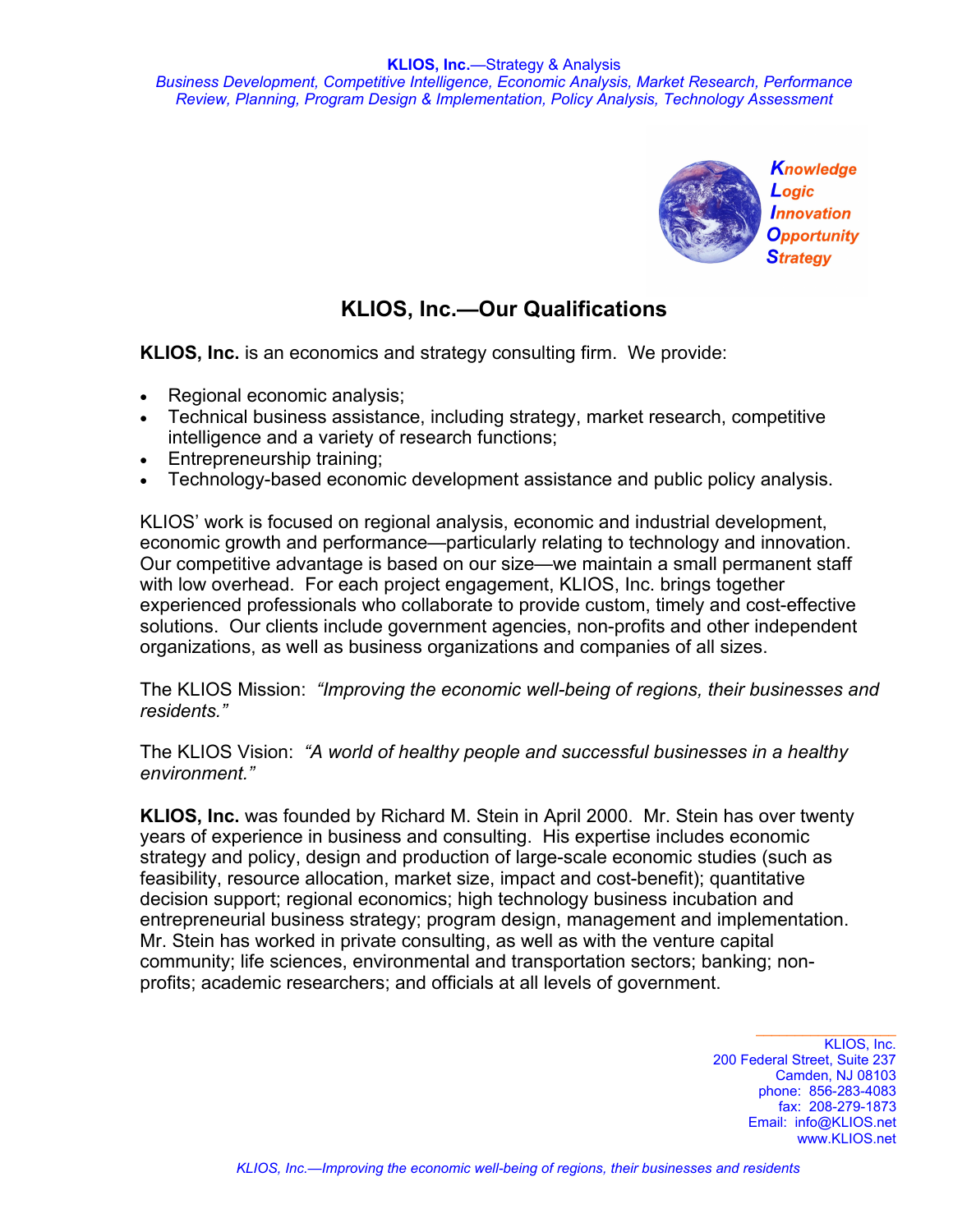**KLIOS, Inc.**—Strategy & Analysis

*Business Development, Competitive Intelligence, Economic Analysis, Market Research, Performance Review, Planning, Program Design & Implementation, Policy Analysis, Technology Assessment* 

KLIOS, Inc.: Qualifications **Page Two** 

Mr. Stein's prior positions include Vice President for Research at Ben Franklin Technology Partners of Southeastern Pennsylvania, a seed capital investor and member of the Commonwealth of Pennsylvania's science and technology development organization; Vice President and Economist at CoreStates Financial Corp (now, Wachovia Corporation); and Senior Economist at Wharton Econometric Forecasting Associates (WEFA; now, Global Insight).

Mr. Stein holds degrees from the University of Pennsylvania's Wharton School and the London School of Economics (LSE). He has appeared on television, radio and in print.

## **Project and report examples**

Additional samples of non-confidential work are at http://www.klios.net/publications.htm:

**[Building Life Science Resources in the Lehigh Valley: Strategy for Business](http://www.klios.net/LVEDC_LifeSciences_final.pdf)  Attraction and Growth**; Lehigh Valley Economic Development Corporation; April 2006.

**[Pennsylvania Manufacturing Techformation 2006](http://klios.net/PA_manufacturing_techformation_2006.pdf)**; Pennsylvania Department of Community and Economic Development (KLIOS, Inc. was subcontractor, preparing economic performance indicators and related copy), April 2006.

**[Economic Impact of the Rutgers Camden Small Business Incubator](http://klios.net/Rutgers_Incubator_Impact2006.pdf)**; Rutgers University; February 2006.

**[Pennsylvania TechFormation 2005](http://www.klios.net/PA_DCED_TechFormationReport_2005.pdf)**; Pennsylvania Department of Community and Economic Development (KLIOS, Inc. was subcontractor, preparing economic performance indicators and related copy), January 2005.

**[Pennsylvania Bioscience 2004: State of the Industry Report](http://klios.net/Pennsylvania_Bioscience_Report04.pdf)**; Pennsylvania Bio, June 2004.

**[Pennsylvania Bioscience Directory](http://klios.net/PA04BioscienceDirectory.pdf)**; Pennsylvania Bio, June 2004.

**Preparing for the BioEconomy: Workforce Profiles and Programs in the Leading States**; U.S. Department of Labor (KLIOS, Inc. was subcontractor, preparing data, analysis and research findings), draft released April 2004.

**[Journey-to-Work: An Economic Analysis of Intercounty and Interstate Commute](http://klios.net/GPCC_JTW_Economic_Analysis.pdf)  Patterns in the Greater Philadelphia Region**; Greater Philadelphia Chamber of Commerce, CEO Council for Growth, February 2004.

> KLIOS, Inc. 200 Federal Street, Suite 237 Camden, NJ 08103 phone: 856-283-4083 fax: 208-279-1873 Email: info@KLIOS.net www.KLIOS.net

 $\_$